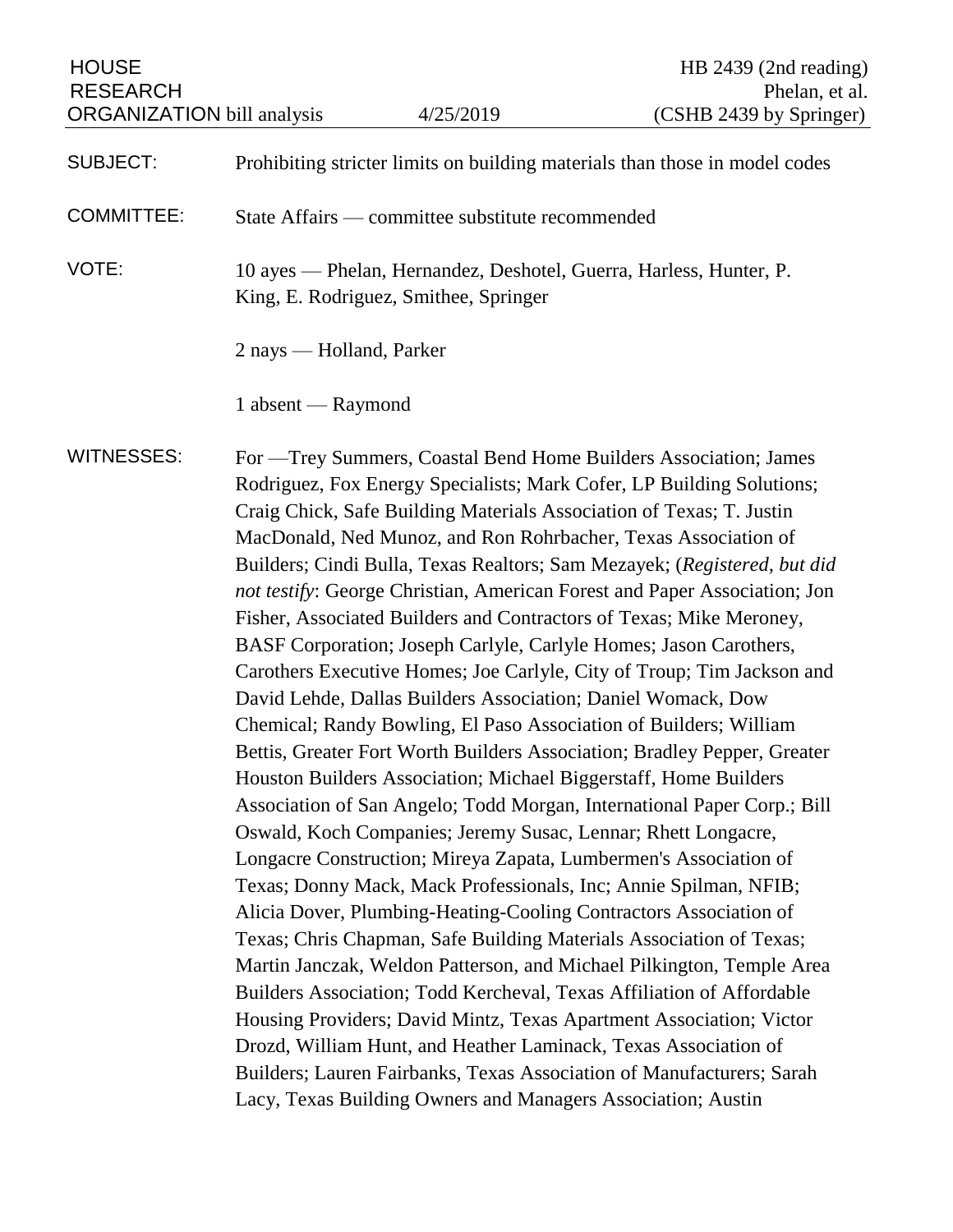McCarty, Texas Chemical Council; Mia McCord, Texas Conservative Coalition; Julia Parenteau, Texas Realtors; Stewart Townsen and Robert Wood, West Texas Home Builders Association, and 43 individuals)

Against — Corbett Howard, City of Celina; Cassandra Gill, City of Dayton; Dana Burghdoff, City of Fort Worth; Garett Nelson and Steve O'Neal, City of Lubbock; Richard Derr, City of Oak Ridge North; (*Registered, but did not testify*: Brie Franco, City of Austin; Russell Hines, City of Bedford; Marcus Winberry, City of Conroe; Tammy Embrey, City of Corpus Christi; Michael Kovacs, City of Fate; Ty Embrey, City of Garland; Jerry Bark, City of Harker Heights; Jon Weist, City of Irving; Angela Hale, City of McKinney; Karen Kennard, City of Missouri City, Texas; Rick Ramirez, City of Sugar Land; Lorena Campos, City of Dallas; Bill Kelly, City of Houston Mayor's Office; Shanna Igo, Texas Municipal League; Stephanie Ingersoll; Calvin Tillman; Al Zito)

On — Marcie Diamond, City of Coppell; Jim Pruitt, City of Rockwall Texas; Cyrus Reed, Lone Star Chapter Sierra Club; Evan Thompson, Preservation Texas; Michael Choate, South-central Partnership for Energy Efficiency as a Resource (SPEER); (*Registered, but did not testify*: Christine Wright, City of San Antonio; Kelly Sadler, International Code Council; Richard Morgan, SPEER)

- BACKGROUND: Local Government Code sec. 214.217 defines "national model code" as a publication that is developed and periodically updated at a national level by industry stakeholders and government fire and building safety officials through a legislative or consensus process and is intended for consideration by units of government as local law. National model codes include the International Residential Code, the National Electrical Code, and the International Building Code.
- DIGEST: CSHB 2439 would prohibit state and local governmental entities from requiring standards for building materials used in construction or renovation that were stricter than those set by a national model code published within the last three code cycles.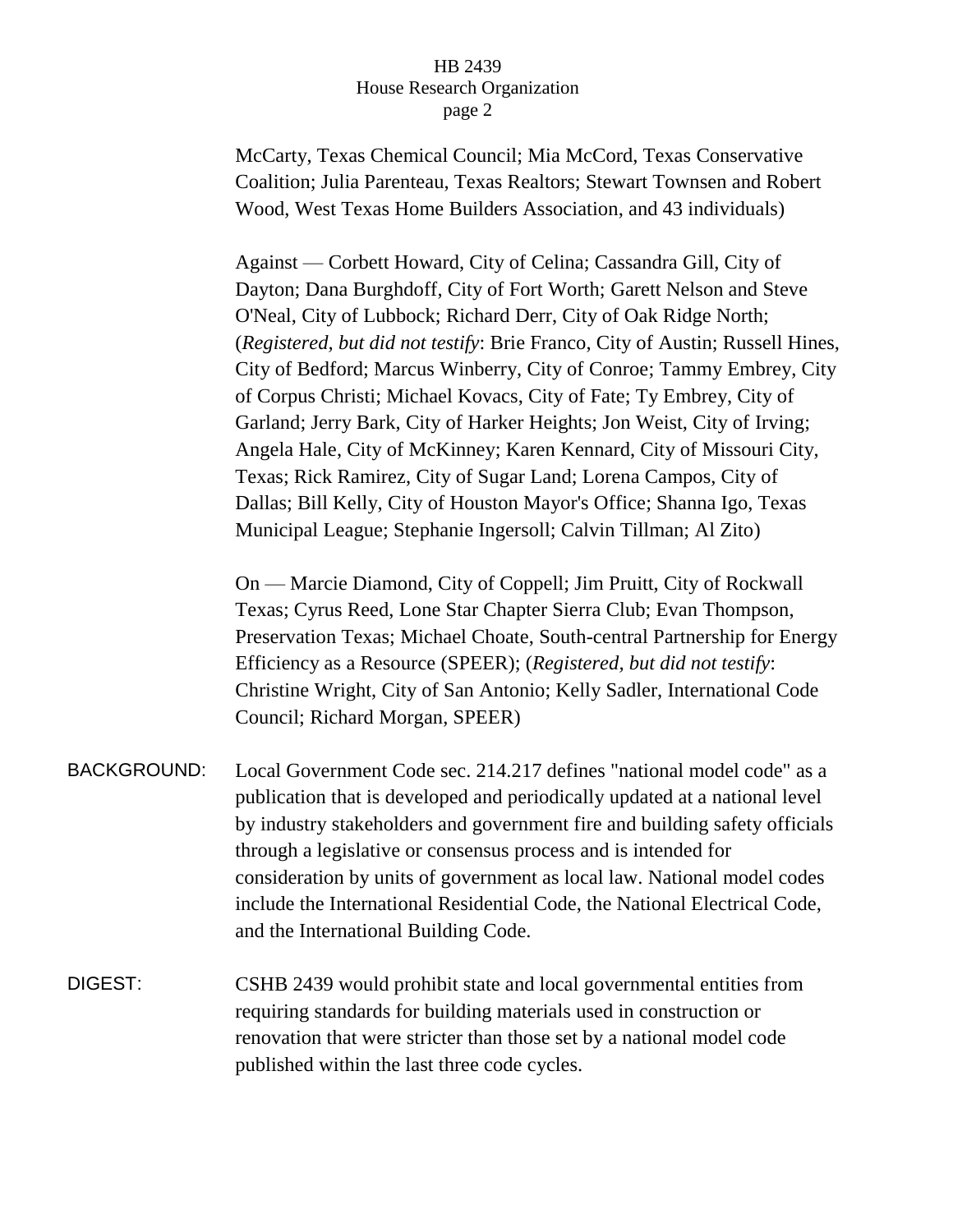The bill would void rules, charter provisions, ordinances, orders, building codes, and other regulations adopted by governmental entities that conflicted with the bill's provisions.

If a building product or material was approved for use by a model code, a governmental entity would not be allowed to prohibit or limit it.

CSHB 2439 would allow a governmental entity that adopted a building code to amend it to conform to local concerns provided that the amendment did not conflict with the bill's prohibition on limiting or restricting a product otherwise allowed under the bill.

CSHB 2439 would not apply to:

- state or federal housing programs or other programs that require particular standards, incentives, or financing arrangements;
- requirements considered necessary for a building to be eligible for windstorm and hail insurance coverage; or
- buildings designated as historic landmarks or those that meet certain other criteria in statute to be considered of historical, cultural, or architectural importance, including those in the Texas Historical Commission's Main Street Program.

**Fire sprinklers exempt.** The bill would not affect municipal ordinances or rules relating to the installation of fire sprinkler protection systems.

**Severability.** If any provision of a rule, charter provision, ordinance, order, building code or other regulation was held invalid under CSHB 2439, the invalidity would not affect the other provisions that could be given effect without the invalid provision.

**Injunction.** The bill would authorize the attorney general or an aggrieved party to file an action in district court to enjoin a violation or threatened violation of the bill, and would authorize the court to grant appropriate relief and award of the recovery of reasonable attorney's fees and costs. CSHB 2439 would waive sovereign and governmental immunity to the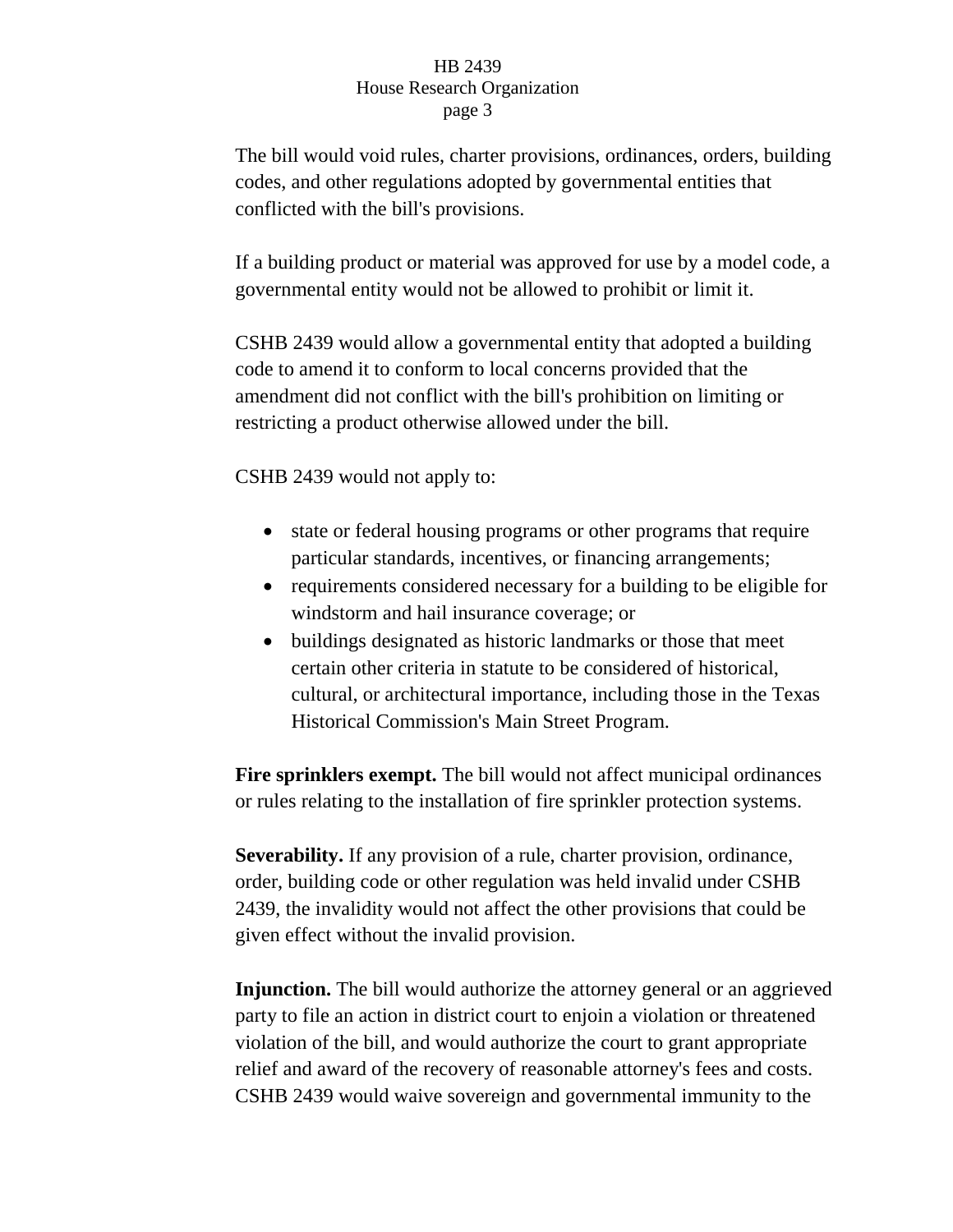extent necessary to enforce the bill.

The bill would take effect September 1, 2019.

**SUPPORTERS** SAY: CSHB 2439 would reduce and prevent burdensome regulations that affect housing affordability and introduce government-driven distortions into the market for building materials and products.

> The bill would pre-empt city ordinances and building codes that were enacted not for safety reasons but for the benefit of a particular vendor or industry that dealt in a certain building material or product. By mandating the use of expensive and exclusive building materials, cities drive up the cost of housing and other real property.

> Although local governments have a legitimate interest in ensuring the safety of homes and commercial buildings, they should not be in the business of mandating construction materials of a particular type or brand when safety is not at stake. The bill would not prevent government entities from adopting regulations to ensure safe construction or conform building practices to local concerns, as long as they did not prohibit a product approved in a recent national model building code. The experts who set these model codes are better placed than local boards or city councils to decide whether a material or product is safe.

Concerns that the bill could lead to the proliferation of aesthetically outof-place buildings such as metal homes are unfounded because the bill would not affect deed restrictions or development agreements, which allow property owners and developers to attain a certain consistent aesthetic throughout a community. In cases where deed restrictions or developer agreements did not apply, the market itself would provide a check on the construction or renovation of homes in aesthetically unappealing ways because homes of this kind are not in demand.

CSHB 2439 would not negatively affect the safety of buildings in Texas, nor would it cause a rise in property insurance, because cities still would be able to adopt building materials standards in line with recent,